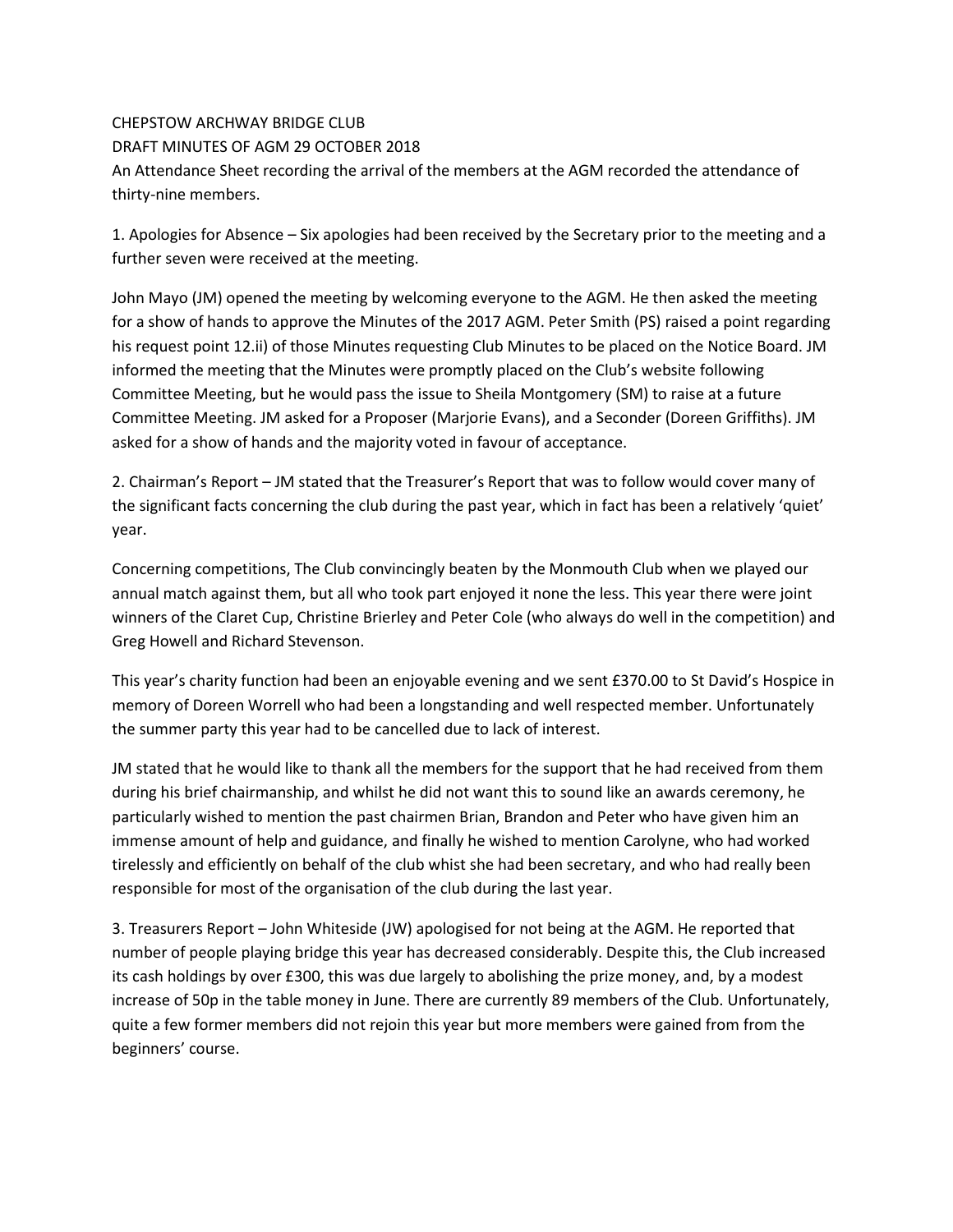The next year will be challenging, in November, the rent for the Palmer Centre will increase by about 50%. (There has been no increase for several years.) This would mean that the Club would need to have just over 4 tables a night to cover the cost of the rent. Although the Club averaged over 5 tables a night during the course of last year, some nights the numbers were lamentably small and as table money is our major source of income, it is important to keep up attendances.

Although cash-wise the Club had been moderately successful, the overall assets of the Club have decreased, this was mainly due to depreciation of the Duplimate and Bridgemates by about £900 in the year (this effect will decrease in the coming years, and is not an immediate cause for concern.)

Overall, considering the fall off in attendance, the finances are reasonably healthy. Hopefully, the increase in table money next year should largely cover the increase in rent, and we will endeavour to keep the table money to £2. However, if attendances drop off or there are other large expenses the table money will be reviewed and increased if necessary.

Finally, as the subscriptions have not gone up for a number of years, JW proposed that we increase the club subscriptions from £6 to £7.50 for next year or to £17.50 including the WBU subscription. This proposal was put to the membership and agreed by a large majority. In conclusion, JW wished to thank Hugh Green for once again auditing the annual accounts.

4. Master Points Proposal – SM explained that she felt that they would be a benefit to the Club, and would hopeful encourage more people to join and make the evenings more interesting for the Members. SM explained how Master Points worked and said that there would be no cost to the Club for the first 6 months and she explained that the software necessary to operate Masterpoints had been uploaded onto the Clubs system by Peter Taylor and was ready to start. She urged the members to give them a fair trail, and if members had any issues, or real problems with them to discuss it with her. Stewart Anderton asked how the success of the trial would be measured. The members were asked for a show of hands on running a trial and the mjaority of the membership were in favour (4 votes against). The trial will run upto the next AGM when it will be on the Agenda for review by the membership

5. Adoption of Accounts for 2017- 2018 – JM asked for Proposer (Christine Brierley) and a Seconder (Carole Colburn) – the Accounts were adopted following a large show of hands in favour. John Whiteside and Hugh Green were thanks for their hard work on behalf of the Club.

6. Appointment of Auditor – The Treasurer stated that Hugh Green had indicated that he was prepared to continue in the role. (Peter Taylor Proposed and Bridget Evans Seconded)

7. Election of Officers and Committee Members – the existing Committee Members seeking re-election having all been proposed and seconded were voted en bloc by the Membership. Sheila Montgomery was proposed for the position of Chairman by John Mayo and John Whiteside. Ray Mardon was proposed for the position of Club Secretary by Pat Walters and Brandon Walter. Christine Brierley was proposed to re-join the Committee by Sue Blake and Peter Taylor. All were elected unapposed.

8. Motions Received –